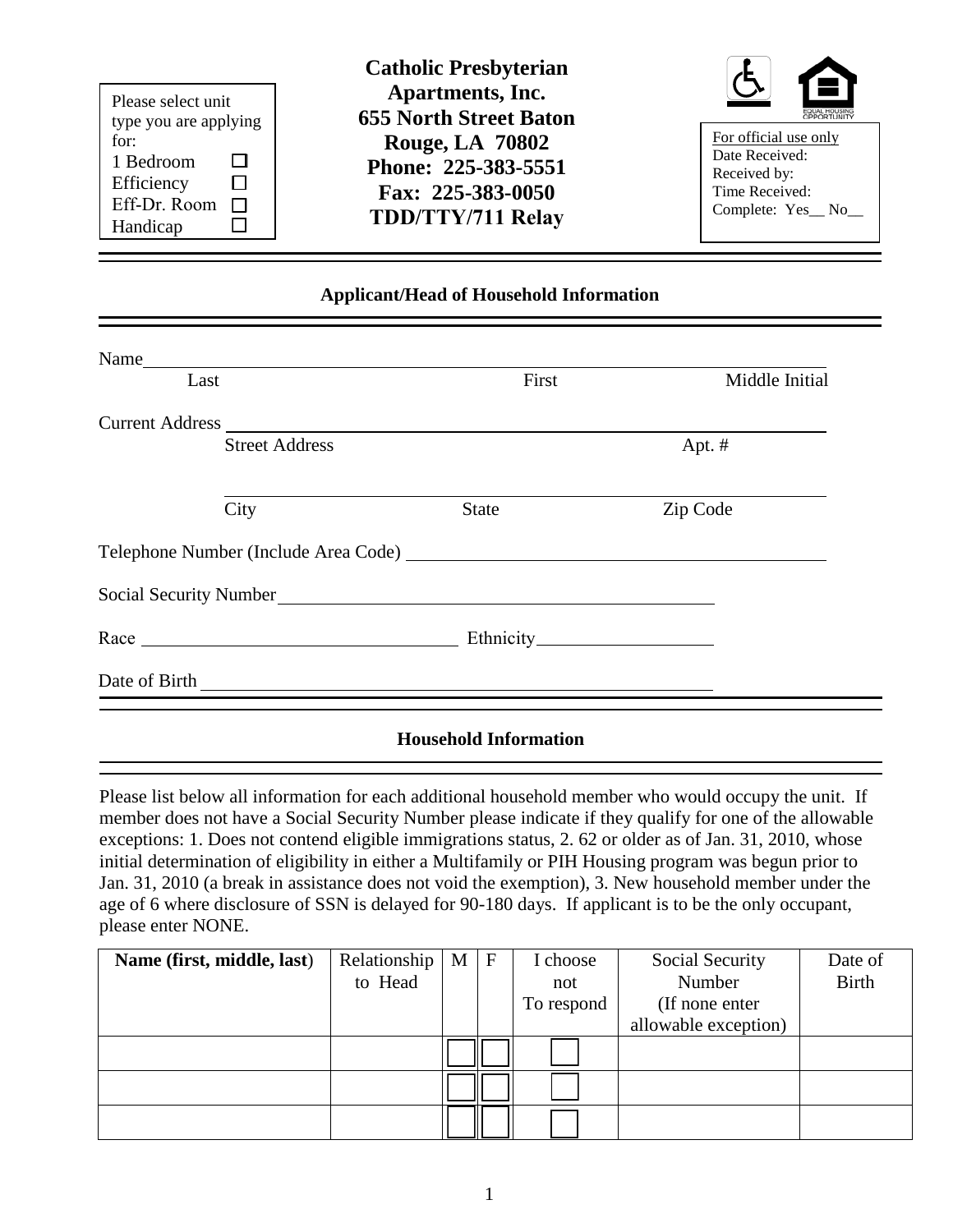

|    | Do you anticipate a change in household composition during the next 12 months? $\Box$<br><b>YES</b><br>NO                                                                                                                                     |  |  |  |  |  |  |  |  |
|----|-----------------------------------------------------------------------------------------------------------------------------------------------------------------------------------------------------------------------------------------------|--|--|--|--|--|--|--|--|
|    | Will any of the above household members live anywhere except in the apartment? <u>U</u> YES<br>NO                                                                                                                                             |  |  |  |  |  |  |  |  |
|    | $\Box$ YES<br>NO<br>Will any other persons live in the apartment on a less than full-time basis?                                                                                                                                              |  |  |  |  |  |  |  |  |
|    | If you answered "Yes" to any of the above questions, please explain:                                                                                                                                                                          |  |  |  |  |  |  |  |  |
|    | <b>Miscellaneous Information</b>                                                                                                                                                                                                              |  |  |  |  |  |  |  |  |
| 1. | Are you a full time student? $\Box$ Yes<br>N <sub>o</sub>                                                                                                                                                                                     |  |  |  |  |  |  |  |  |
| 2. | Are you or any member of your household currently expecting a child?If $\Box$ YES $\Box$ NO                                                                                                                                                   |  |  |  |  |  |  |  |  |
|    |                                                                                                                                                                                                                                               |  |  |  |  |  |  |  |  |
| 3. | Have you or any other adult member's ever used any name( $s$ ) or Social Security Number( $s$ ) other<br>than the one you are currently using? $\Box$ YES<br>$\Box$ NO                                                                        |  |  |  |  |  |  |  |  |
|    |                                                                                                                                                                                                                                               |  |  |  |  |  |  |  |  |
|    | 4. Have you or any member of your household even committed any fraud in a Federal Assistance<br>Housing Program or been requested to repay money for knowingly misrepresenting information for<br>such housing programs? $\Box$ YES $\Box$ NO |  |  |  |  |  |  |  |  |
|    |                                                                                                                                                                                                                                               |  |  |  |  |  |  |  |  |
|    | 5. Are you a current user of illegal drugs? $\Box$ YES $\Box$ NO                                                                                                                                                                              |  |  |  |  |  |  |  |  |
|    | 6. Do you abuse alcohol to the extent you are a danger to others health, safety, or right to peaceful<br>enjoyment? $\Box$ YES $\Box$ NO                                                                                                      |  |  |  |  |  |  |  |  |
|    | 7. Have you or any member of your household even been convicted of any drug offense?<br>$\Box$ NO<br>$\Box$ YES                                                                                                                               |  |  |  |  |  |  |  |  |
|    | If yes, who                                                                                                                                                                                                                                   |  |  |  |  |  |  |  |  |
|    |                                                                                                                                                                                                                                               |  |  |  |  |  |  |  |  |
|    | 8. Have you or any member of your household even been convicted of a felony? $\Box$ YES $\Box$ NO                                                                                                                                             |  |  |  |  |  |  |  |  |
|    | If yes, who                                                                                                                                                                                                                                   |  |  |  |  |  |  |  |  |
|    | Explain explain                                                                                                                                                                                                                               |  |  |  |  |  |  |  |  |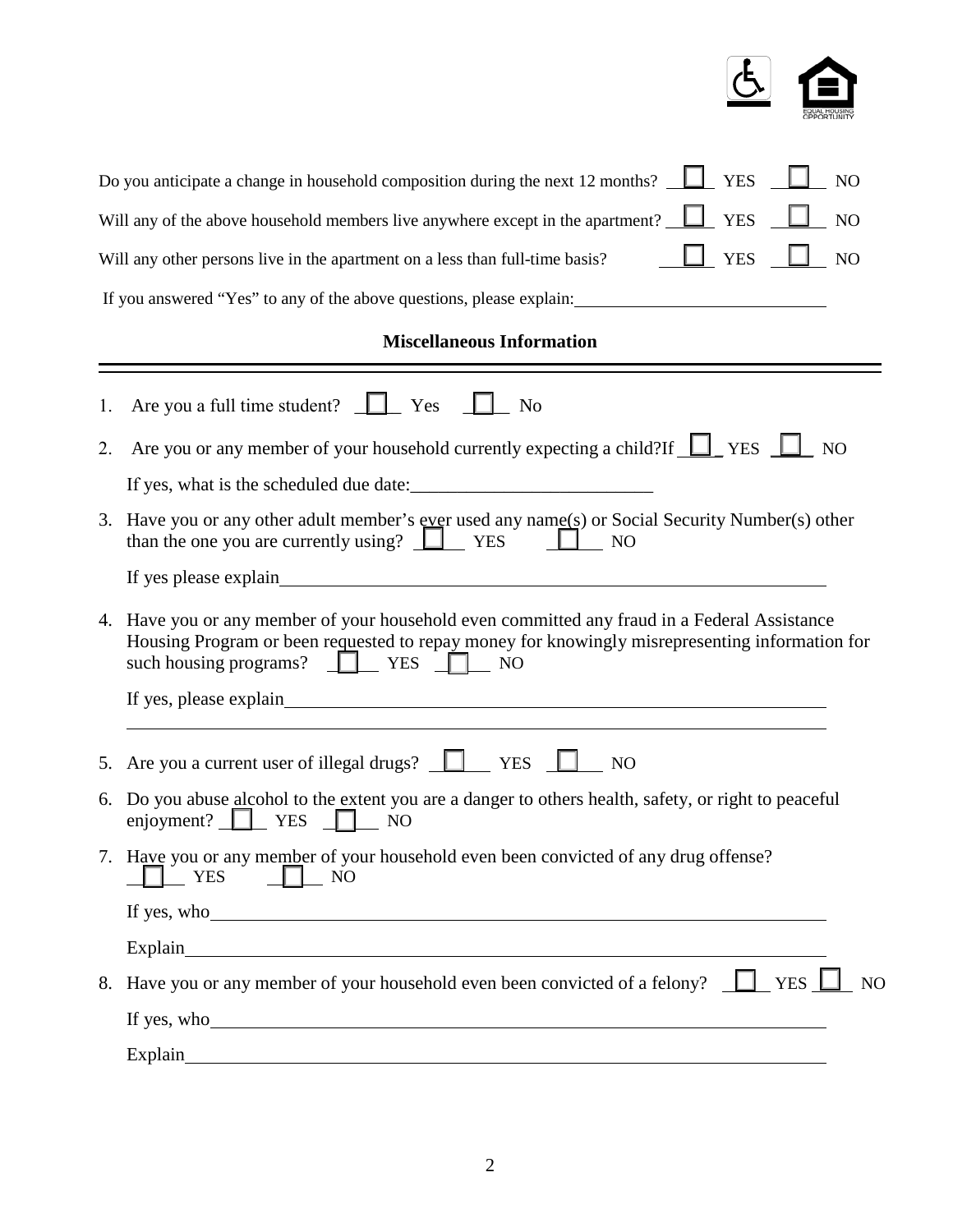

| $_{\text{program?}}$ $\Box$ $_{\text{YES}}$ $\Box$ NO                                                                                                              | 9. Have you or any member of your household subject to a lifetime state sex offender registration                |
|--------------------------------------------------------------------------------------------------------------------------------------------------------------------|------------------------------------------------------------------------------------------------------------------|
|                                                                                                                                                                    | If yes, who                                                                                                      |
| Explain explainter and the set of the set of the set of the set of the set of the set of the set of the set of                                                     |                                                                                                                  |
|                                                                                                                                                                    |                                                                                                                  |
| $\Box$ NO<br>$\blacksquare$ YES                                                                                                                                    | 10. Have you been displaced as a result of a Government Disaster or Presidential Declared Disaster?              |
| drug related or criminal activity? $\Box$ YES $\Box$ NO                                                                                                            | 11. Have you or any member of your household even been evicted from HUD or subsidized housing for<br>If yes, who |
|                                                                                                                                                                    | 12. For you and each household member 18 year of age or older, please list all STATES in which you               |
| lived in the last ten (10) years.                                                                                                                                  |                                                                                                                  |
|                                                                                                                                                                    |                                                                                                                  |
|                                                                                                                                                                    |                                                                                                                  |
|                                                                                                                                                                    |                                                                                                                  |
|                                                                                                                                                                    |                                                                                                                  |
|                                                                                                                                                                    |                                                                                                                  |
|                                                                                                                                                                    |                                                                                                                  |
| $\Box$ NO<br>$\top$ YES<br>If yes, who                                                                                                                             | 13. Does anyone in your household currently have any felony charges pending against them?                        |
| Explain:                                                                                                                                                           |                                                                                                                  |
| 14. Are you a citizen or national of the United States? $\bigcirc$                                                                                                 | YES (<br>NO                                                                                                      |
| 15. How did you hear about this apartment facility: $\bigcirc$ Internet $\bigcirc$ Newspaper ad<br>Word of mouth $\bigcirc$ Drive by the Facility $\bigcirc$ Other |                                                                                                                  |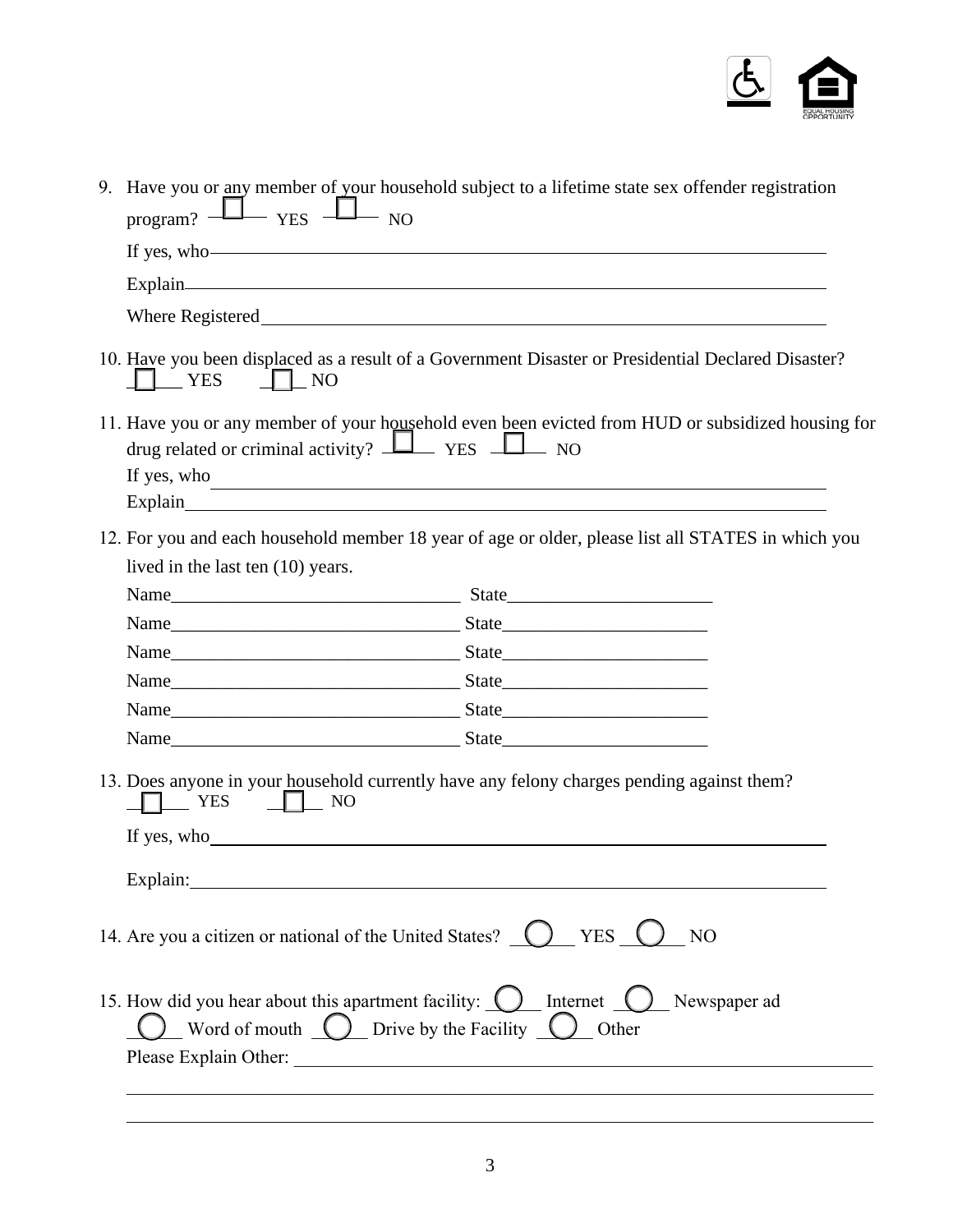

**Landlord Information** 

| 1. | With regards to your <b>present</b> housing, do you   |                                                                                                                       |              |
|----|-------------------------------------------------------|-----------------------------------------------------------------------------------------------------------------------|--------------|
|    |                                                       | Live With FamilyMonthly Costs \$                                                                                      |              |
|    |                                                       |                                                                                                                       | NO           |
|    |                                                       | Current Landlord Name                                                                                                 |              |
|    |                                                       |                                                                                                                       |              |
|    |                                                       |                                                                                                                       |              |
|    |                                                       | Current Landlord Telephone (Include Area Code) _________________________________                                      |              |
|    |                                                       |                                                                                                                       |              |
|    |                                                       |                                                                                                                       |              |
|    |                                                       | (month/year)                                                                                                          | (month/year) |
| 1. | With regards to your <b>previous</b> housing, did you |                                                                                                                       |              |
|    |                                                       | Live With FamilyMonthly Costs \$                                                                                      |              |
|    | <b>Previous Address</b>                               | <u> 1989 - Johann Harry Harry Harry Harry Harry Harry Harry Harry Harry Harry Harry Harry Harry Harry Harry Harry</u> |              |
|    |                                                       |                                                                                                                       |              |
|    | Previous Landlord Name                                |                                                                                                                       |              |
|    | <b>Previous Landlord Address</b>                      |                                                                                                                       |              |
|    |                                                       |                                                                                                                       |              |
|    |                                                       | Previous Landlord Telephone (Include Area Code) Maria Maria Maria Maria Maria Maria Maria Maria Maria Maria Ma        |              |

### **YOU MUST PROVIDE A MINIMUM OF TEN (10) YEARS OF HISTORY. IF MORE SPACE IS NEEDED, PLASE ATTACH A SEPARATE PAGE.**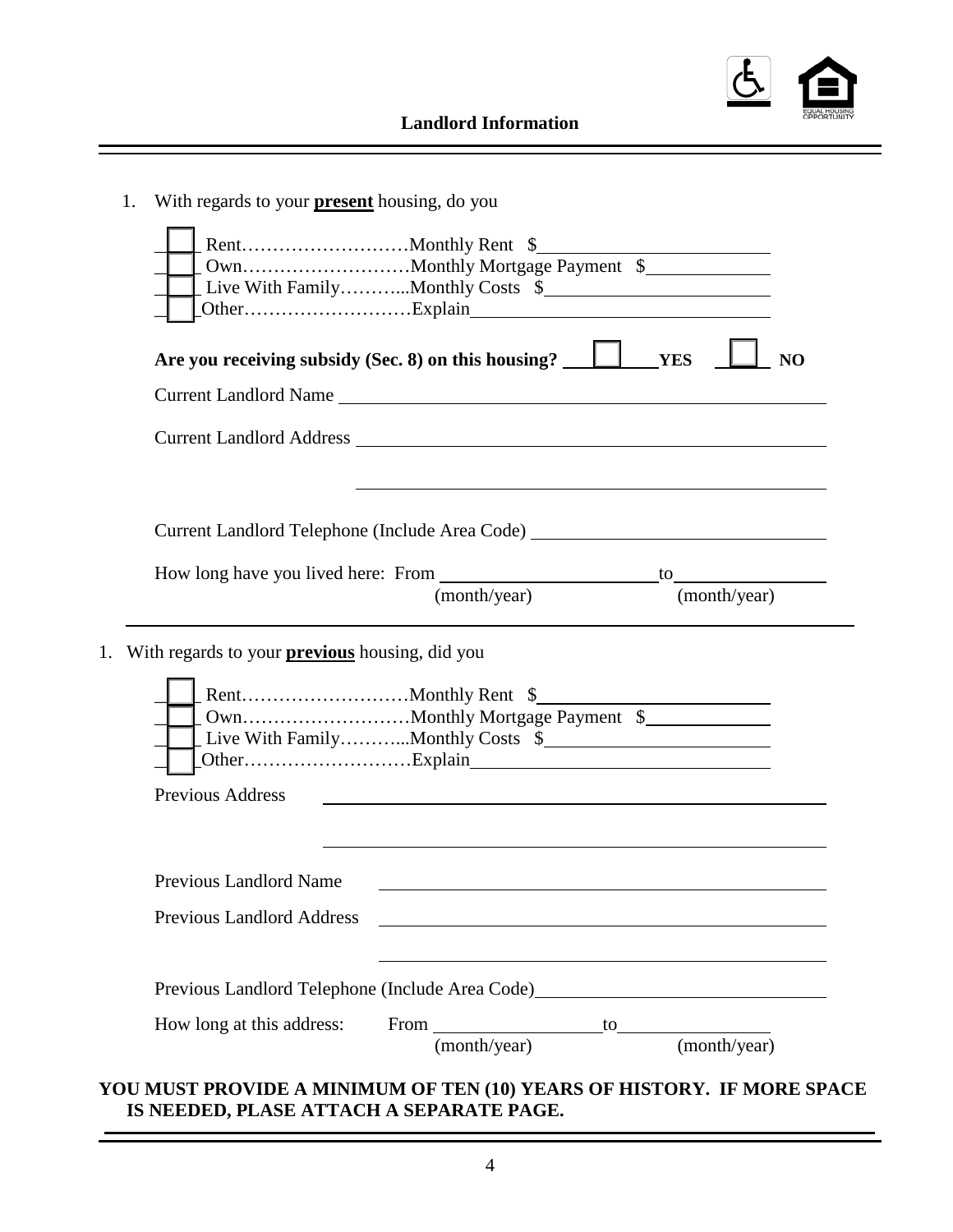

## **Employment Information**

|  | 1. Are you currently employed? |  |  |  |
|--|--------------------------------|--|--|--|
|--|--------------------------------|--|--|--|

2. Is any member of your household who will be residing in the unit currently employed?  $\Box$  YES  $\Box$  NO

*IF YOU ANSWERED NO TO BOTH QUESTIONS you may SKIP to the next section – Benefits. If you answered yes to either question, you must complete the following:* 

### **Head of Household**

| Employer Address (street address) (city/state                                                                                                                                                                                  | (city/state) | (zip code) |
|--------------------------------------------------------------------------------------------------------------------------------------------------------------------------------------------------------------------------------|--------------|------------|
| Employer Phone                                                                                                                                                                                                                 |              |            |
| Occupation: Decree Contains and Contains a series of the contact of the contact of the contact of the contact of the contact of the contact of the contact of the contact of the contact of the contact of the contact of the  |              |            |
|                                                                                                                                                                                                                                |              |            |
|                                                                                                                                                                                                                                |              |            |
|                                                                                                                                                                                                                                |              |            |
|                                                                                                                                                                                                                                |              |            |
| (street address)                                                                                                                                                                                                               | (city/state) | (zip code) |
|                                                                                                                                                                                                                                |              |            |
| Occupation: example and the contract of the contract of the contract of the contract of the contract of the contract of the contract of the contract of the contract of the contract of the contract of the contract of the co |              |            |
|                                                                                                                                                                                                                                |              |            |
|                                                                                                                                                                                                                                |              |            |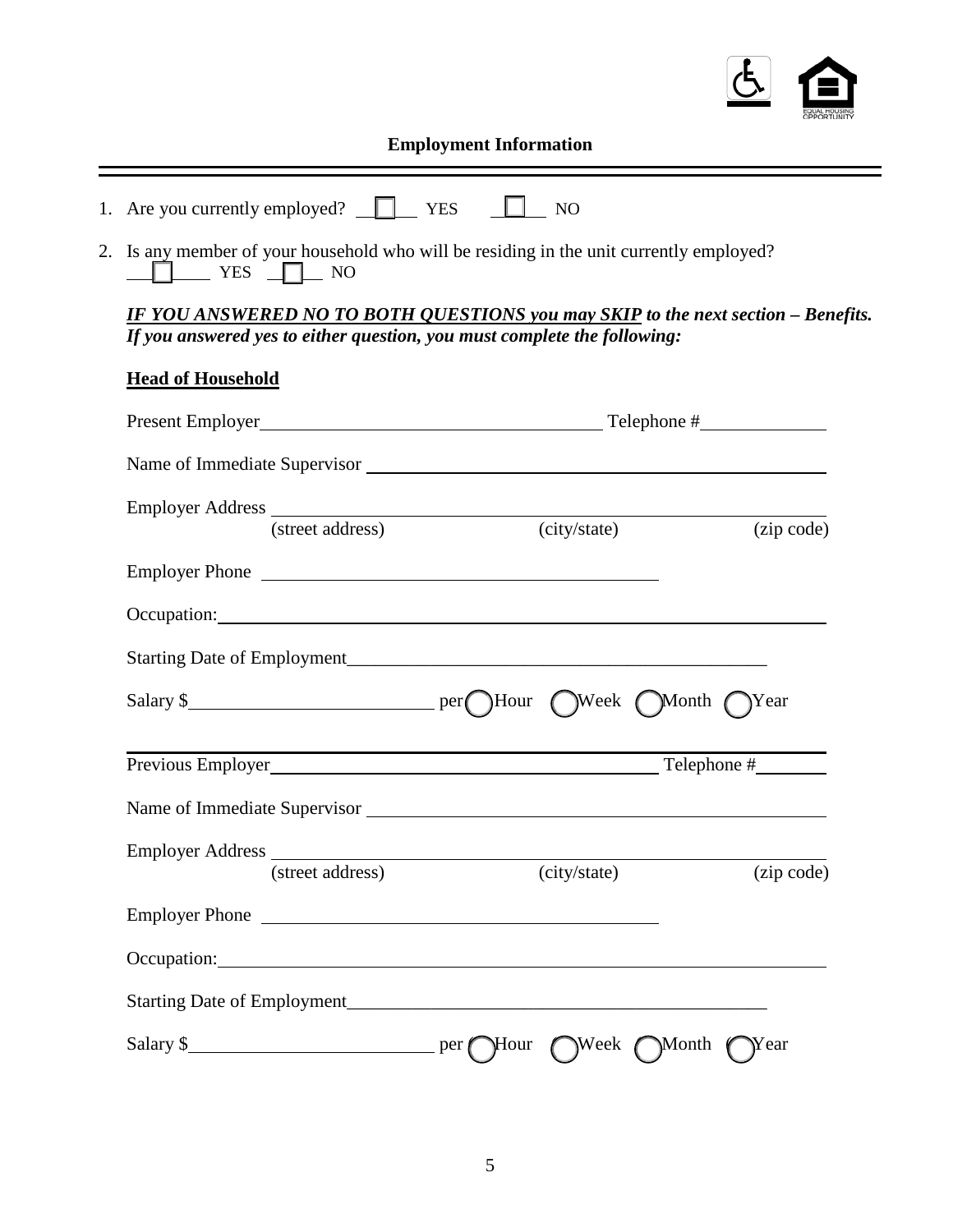

# **Spouse or Other Family Member**

|                  |                                   | Name of Immediate Supervisor                                                                                                                                                                                                         |            |
|------------------|-----------------------------------|--------------------------------------------------------------------------------------------------------------------------------------------------------------------------------------------------------------------------------------|------------|
|                  | Employer Address (street address) | (city/state)                                                                                                                                                                                                                         | (zip code) |
|                  |                                   | Employer Phone                                                                                                                                                                                                                       |            |
|                  |                                   | Occupation: <u>contract and contract and contract and contract and contract and contract and contract and contract and contract and contract and contract and contract and contract and contract and contract and contract and c</u> |            |
|                  |                                   |                                                                                                                                                                                                                                      |            |
|                  |                                   |                                                                                                                                                                                                                                      | Year       |
|                  |                                   |                                                                                                                                                                                                                                      |            |
|                  |                                   |                                                                                                                                                                                                                                      |            |
| Employer Address | (street address)                  | (city/state)                                                                                                                                                                                                                         | (zip code) |
|                  |                                   |                                                                                                                                                                                                                                      |            |
|                  |                                   |                                                                                                                                                                                                                                      |            |
|                  |                                   | Occupation: Decumation: Decumation: Decumation: Decumation: Decumation: Decumation: Decumation: Decimation: Decimation: Decimation: Decimation: Decimation: Decimation: Decimation: Decimation: Decimation: Decimation: Decima       |            |
|                  |                                   |                                                                                                                                                                                                                                      |            |

## **Please list the total** *annual employmen***t** *income* **of all members of your household:**

| Name of Recipient | Wages<br>Full Time | Wages<br>Part Time | Overtime Pay | Commissions<br>or Fees | Tips or<br><b>Bonuses</b> |
|-------------------|--------------------|--------------------|--------------|------------------------|---------------------------|
|                   |                    |                    |              |                        |                           |
|                   |                    |                    |              |                        |                           |
|                   |                    |                    |              |                        |                           |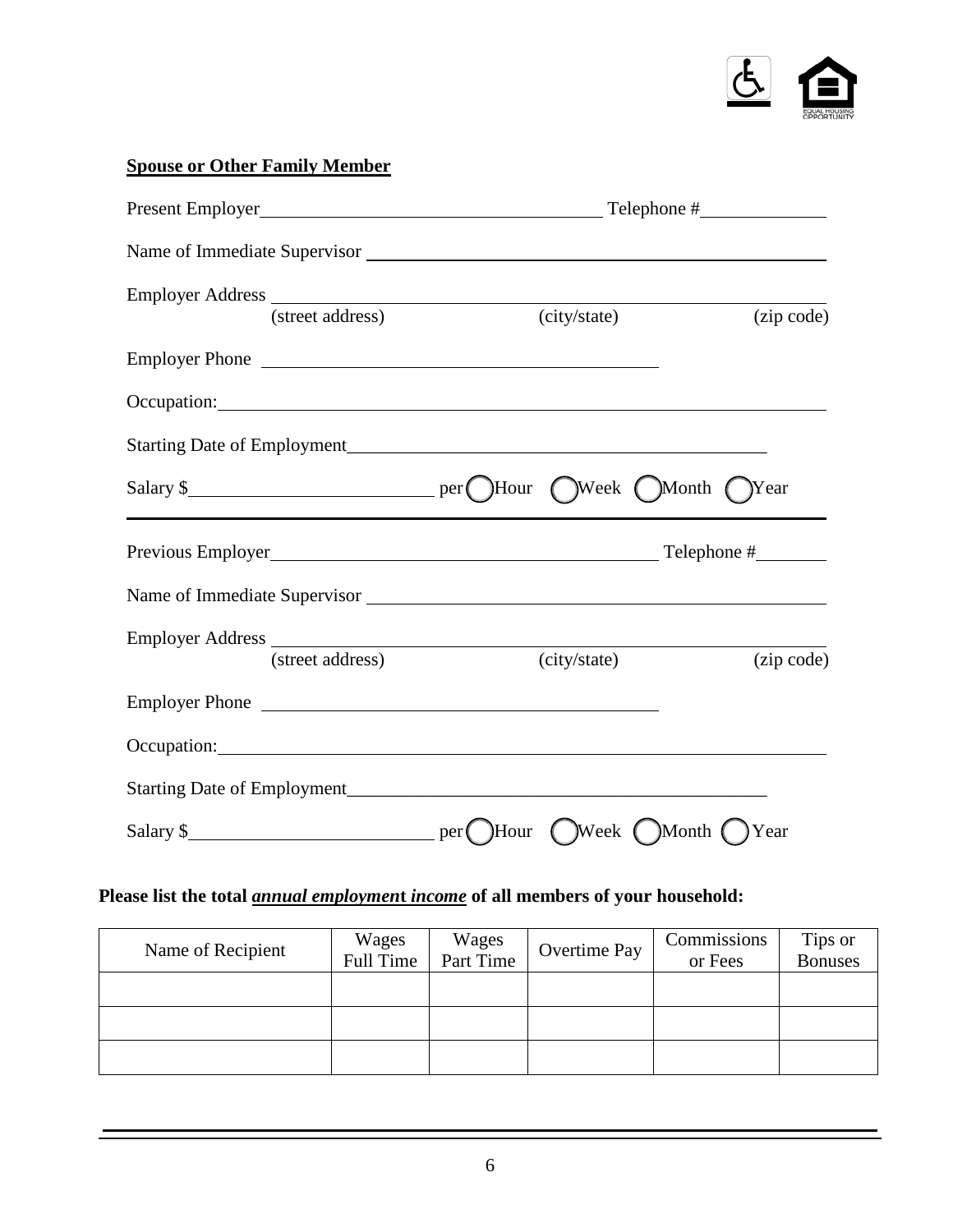

## **Income & Benefits**

| <b>Benefit Type</b>  | <b>Received</b> | <b>Amount</b>   | <b>Frequency</b> | <b>Name of Household Member</b> |
|----------------------|-----------------|-----------------|------------------|---------------------------------|
|                      | Yes/No          | <b>Received</b> |                  |                                 |
| Social Security      | Yes             |                 |                  |                                 |
| (Adult)              | <b>No</b>       |                 |                  |                                 |
| Social Security      | Yes             |                 |                  |                                 |
| (Adult)              | <b>No</b>       |                 |                  |                                 |
| Social Security      | Yes             |                 |                  |                                 |
| (Child)              | <b>No</b>       |                 |                  |                                 |
| SSI (Adult)          | Yes             |                 |                  |                                 |
|                      | No              |                 |                  |                                 |
| SSI (Adult)          | Yes             |                 |                  |                                 |
|                      | <b>No</b>       |                 |                  |                                 |
| SSI (Child)          | Yes             |                 |                  |                                 |
|                      | <b>No</b>       |                 |                  |                                 |
| Disability           | Yes             |                 |                  |                                 |
|                      | <b>No</b>       |                 |                  |                                 |
| Disability           | Yes             |                 |                  |                                 |
|                      | <b>No</b>       |                 |                  |                                 |
| Death Benefits       | Yes             |                 |                  |                                 |
|                      | <b>No</b>       |                 |                  |                                 |
| Public               | Yes             |                 |                  |                                 |
| Assistance           | <b>No</b>       |                 |                  |                                 |
| Alimony              | Yes             |                 |                  |                                 |
|                      | <b>No</b>       |                 |                  |                                 |
| <b>Child Support</b> | Yes             |                 |                  |                                 |
|                      | No              |                 |                  |                                 |

Please list the total benefit income of all members of the household.

MORE SOURCES OF INCOME ON THE NEXT PAGE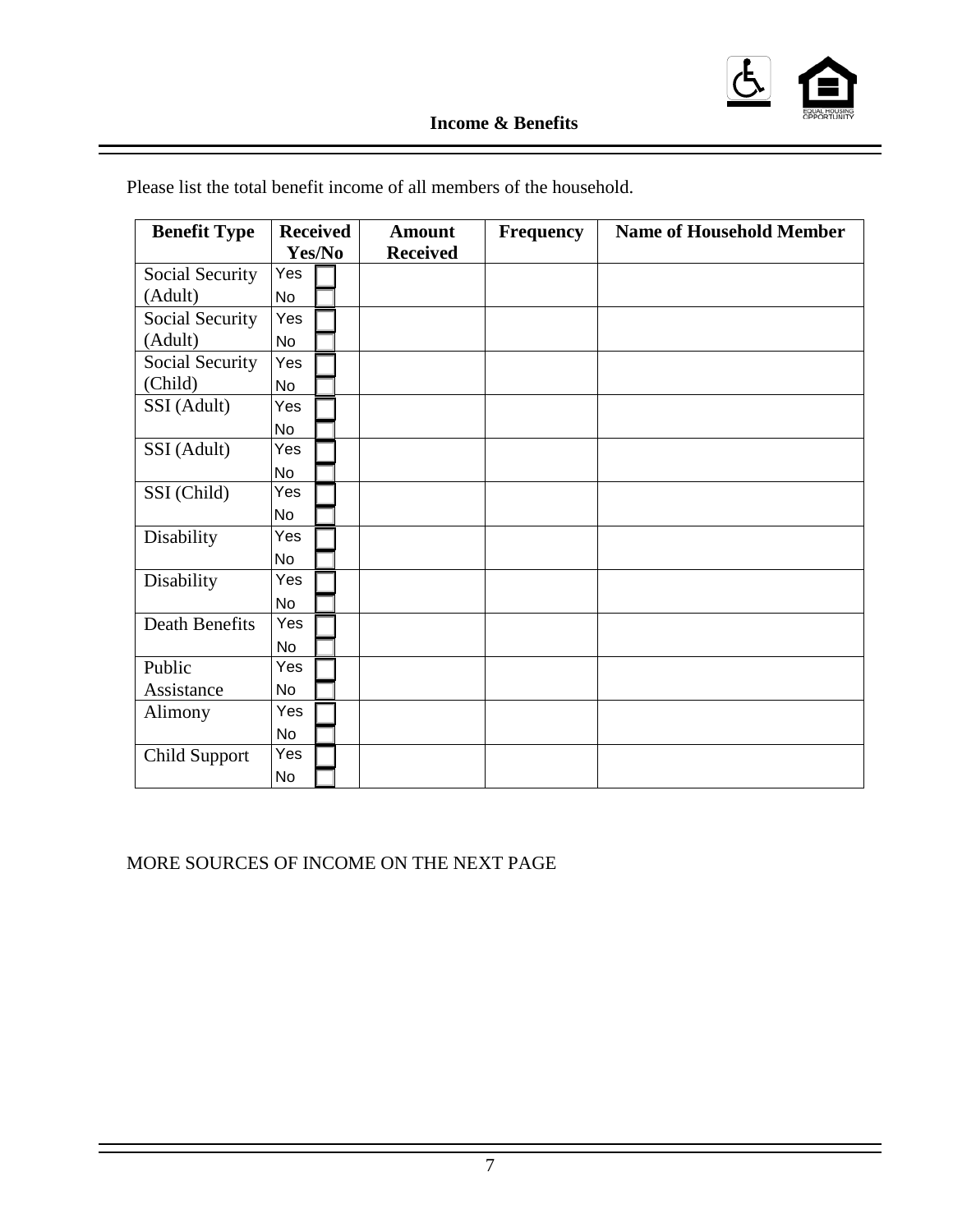

## **Other Income**

|            | Do you or any other member of the household have any of the household have income from any of the |  |  |
|------------|---------------------------------------------------------------------------------------------------|--|--|
| following: |                                                                                                   |  |  |

| <b>Income Type</b>                                                                                                                                                                                                             | <b>Received</b><br>Yes/No |  | <b>Amount</b> | <b>Frequency</b> | Organization<br><b>Name</b> | Name of<br><b>Household</b><br><b>Member</b> |
|--------------------------------------------------------------------------------------------------------------------------------------------------------------------------------------------------------------------------------|---------------------------|--|---------------|------------------|-----------------------------|----------------------------------------------|
| <b>Self Owned Business</b>                                                                                                                                                                                                     | Yes<br>No                 |  |               |                  |                             |                                              |
| Gifts, Recurring Cash<br>Contributions<br>(including rent and<br>utility payment)                                                                                                                                              | Yes<br>No                 |  |               |                  |                             |                                              |
| Worker's Comp                                                                                                                                                                                                                  | Yes<br>No                 |  |               |                  |                             |                                              |
| <b>Unemployment Benefits</b>                                                                                                                                                                                                   | Yes<br>No                 |  |               |                  |                             |                                              |
| Severance Pay                                                                                                                                                                                                                  | Yes<br>No                 |  |               |                  |                             |                                              |
| Payments from Insurance<br>Policies                                                                                                                                                                                            | Yes<br>No                 |  |               |                  |                             |                                              |
| <b>Retirement Benefits</b>                                                                                                                                                                                                     | Yes<br>No                 |  |               |                  |                             |                                              |
| <b>Pension Benefits</b>                                                                                                                                                                                                        | Yes<br>No                 |  |               |                  |                             |                                              |
| <b>Pension Benefits</b>                                                                                                                                                                                                        | Yes<br>No                 |  |               |                  |                             |                                              |
| <b>Veterans Benefits</b>                                                                                                                                                                                                       | Yes<br>No                 |  |               |                  |                             |                                              |
| Military Reserve/National<br>Guard                                                                                                                                                                                             | Yes<br>No                 |  |               |                  |                             |                                              |
| <b>GI Bill Benefits</b>                                                                                                                                                                                                        | Yes<br>No                 |  |               |                  |                             |                                              |
| Periodic Payments from<br>Lottery                                                                                                                                                                                              | Yes<br>No                 |  |               |                  |                             |                                              |
| Other                                                                                                                                                                                                                          | Yes<br>No                 |  |               |                  |                             |                                              |
| Do you have any rental property or business property income?<br><b>YES</b><br>NO<br>If yes, give name and address of rental or business:                                                                                       |                           |  |               |                  |                             |                                              |
|                                                                                                                                                                                                                                |                           |  |               |                  |                             |                                              |
| Address and the contract of the contract of the contract of the contract of the contract of the contract of the contract of the contract of the contract of the contract of the contract of the contract of the contract of th |                           |  |               |                  |                             |                                              |
| Amount of Income/Rent per Month \$                                                                                                                                                                                             |                           |  |               |                  |                             |                                              |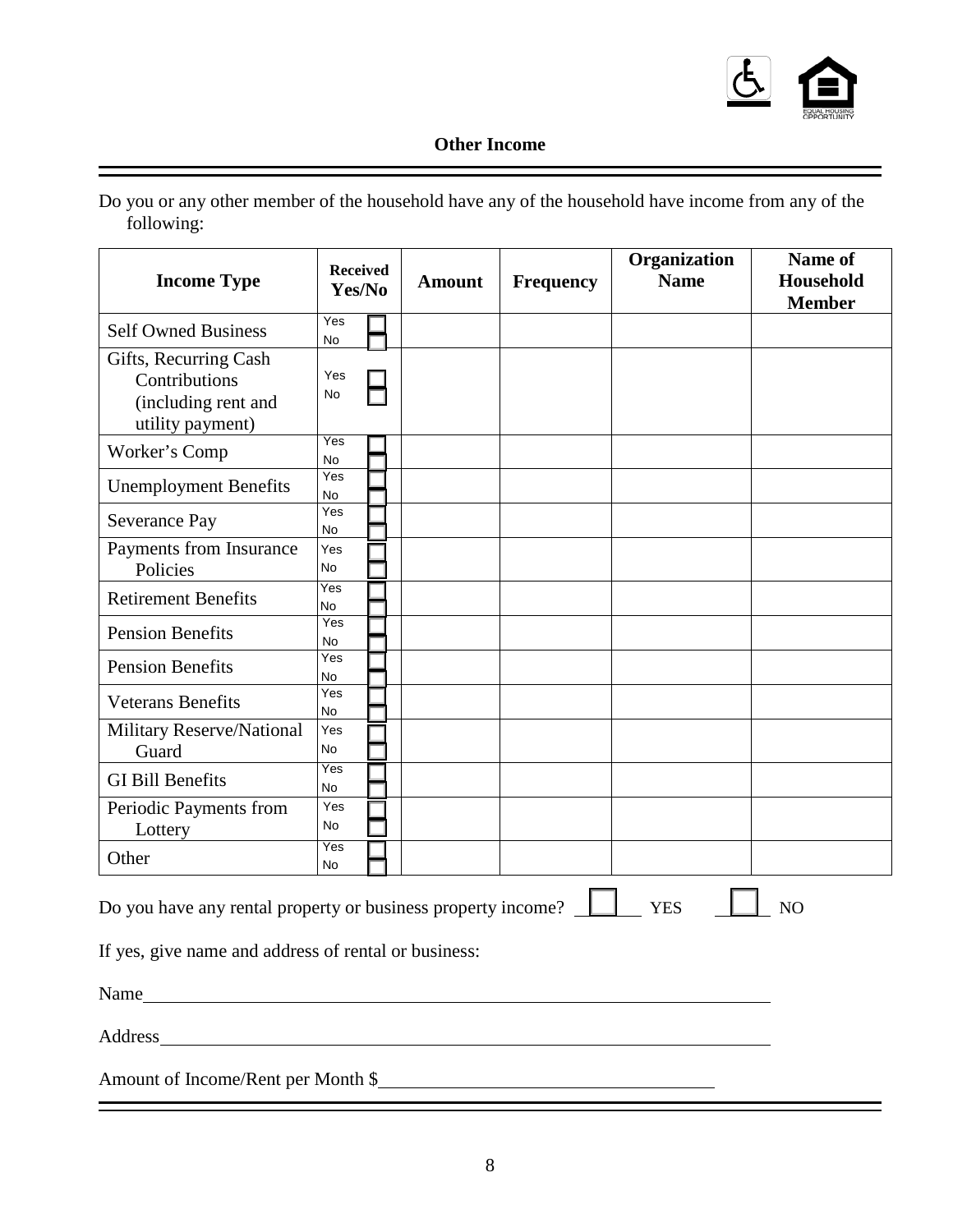

### **Asset Information**

|                                          |  | Has any member of the household disposed of any assets at less than fair market value during the |
|------------------------------------------|--|--------------------------------------------------------------------------------------------------|
| past two (2) years? $\Box$ YES $\Box$ NO |  |                                                                                                  |

If yes, please describe the asset, its value, and the disposition:

 $\overline{a}$ 

Please provide information on any of the following assets held:

| <b>Type of Asset</b>          | <b>Current</b><br><b>Balance</b><br><b>Nalue</b> | <b>Bank/Institution</b><br><b>Name</b> | <b>Name of Household</b><br><b>Member</b> |
|-------------------------------|--------------------------------------------------|----------------------------------------|-------------------------------------------|
| <b>Checking Account</b>       | \$                                               |                                        |                                           |
| <b>Checking Account</b>       | $\mathcal{S}$                                    |                                        |                                           |
| <b>Credit Union Shares</b>    | \$                                               |                                        |                                           |
| <b>Savings Account</b>        | \$                                               |                                        |                                           |
| <b>Savings Account</b>        | $\mathcal{S}$                                    |                                        |                                           |
| <b>Money Market</b>           | \$                                               |                                        |                                           |
| <b>Money Market</b>           | \$                                               |                                        |                                           |
| <b>Certificate of Deposit</b> | $\mathcal{S}$                                    |                                        |                                           |
| <b>Certificate of Deposit</b> | \$                                               |                                        |                                           |

Please provide information on any of these additional assets:

| <b>Type of Asset</b>                              | <b>Current</b><br><b>Balance</b><br>/Value | <b>Bank/Institution</b><br><b>Name</b> | <b>Name of Household</b><br><b>Member</b> |
|---------------------------------------------------|--------------------------------------------|----------------------------------------|-------------------------------------------|
| Stocks/Bonds                                      | \$                                         |                                        |                                           |
| <b>Treasury Bills</b>                             | $\mathcal{S}$                              |                                        |                                           |
| <b>Rental Property</b>                            | \$                                         |                                        |                                           |
| Real Estate/Mortgages                             | \$                                         |                                        |                                           |
| Safe Deposit Box                                  | \$                                         |                                        |                                           |
| Deeds or Trusts                                   | $\mathcal{S}$                              |                                        |                                           |
| Annuities                                         | \$                                         |                                        |                                           |
| Own a Mobile Home                                 | $\mathcal{S}$                              |                                        |                                           |
| <b>IRA</b> or Keogh Acct                          | \$                                         |                                        |                                           |
| <b>Mutual Funds</b>                               | $\mathcal{S}$                              |                                        |                                           |
| Personal Property held<br>for investment purposes | $\mathcal{S}$                              |                                        |                                           |
| Other                                             | \$                                         |                                        |                                           |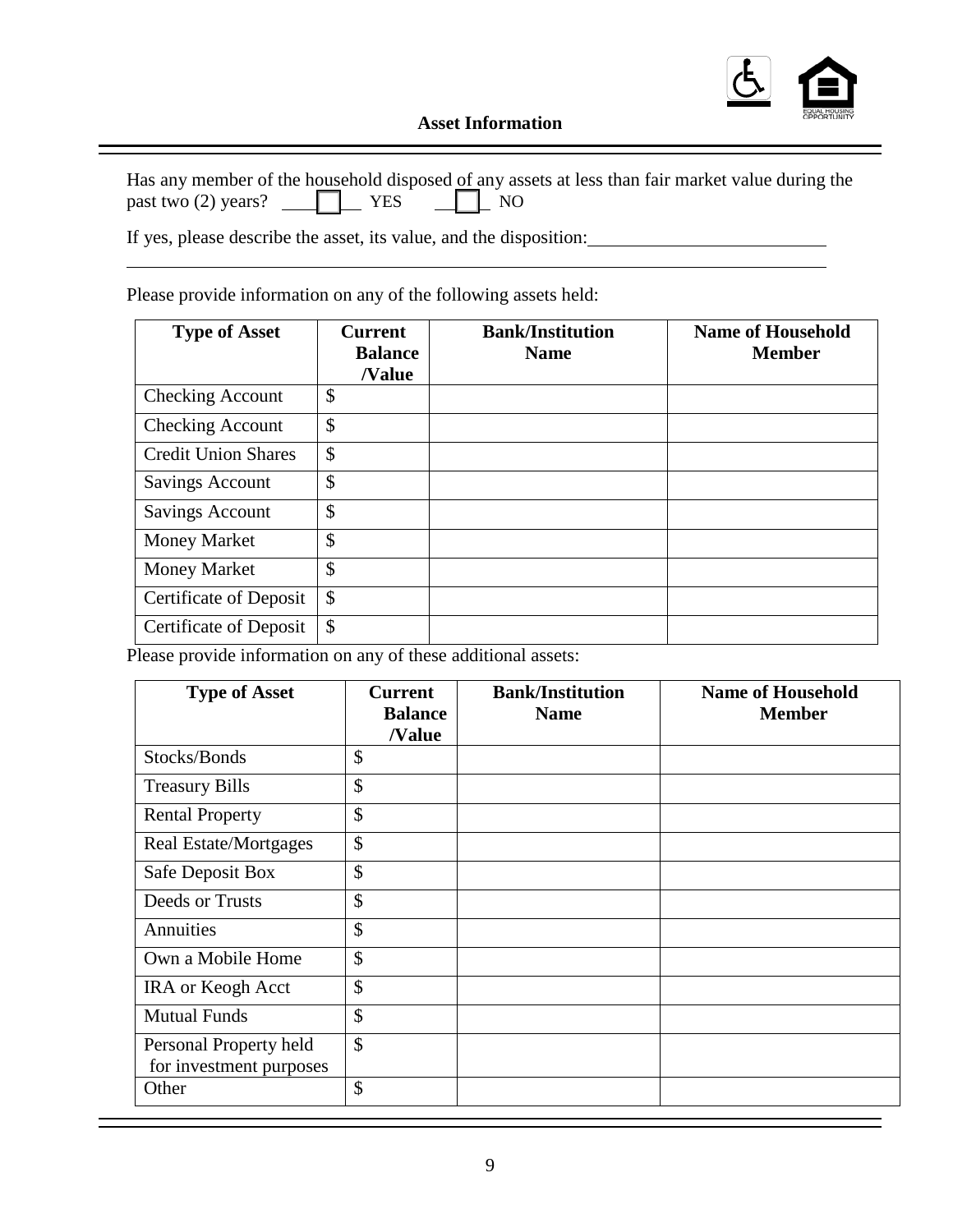

**Pet Information**

| Common household pets are allowed in Elderly Communities when the pet meets the eligibility criteria<br>and a pet deposit is paid. If you fail to register your pet, you are not allowed to house the pet.                        |  |  |  |  |
|-----------------------------------------------------------------------------------------------------------------------------------------------------------------------------------------------------------------------------------|--|--|--|--|
| 1. Do you own a common household pet? YES $\bigcirc$ NO $\bigcirc$<br>If yes, describe your household pet:<br>_________________________Breed _______Weight _________Height<br>$\log$<br>Breed ____Weight _____Height<br>$\_{Cat}$ |  |  |  |  |
| 2. Do you have a certified Assistance Animal? YES () NO<br>If yes, please describe your Assistance Animal:<br>Type<br>Weight<br>Note: Certified Assistance Animals do not require pet deposits.                                   |  |  |  |  |
| <b>Vehicle Information</b>                                                                                                                                                                                                        |  |  |  |  |
| The parking lot has reserved parking and at the present time there is a waiting list for a parking space.<br>Do you want to be placed on the waiting list for a parking space?<br>$O$ Yes $O$ No                                  |  |  |  |  |
| Expires                                                                                                                                                                                                                           |  |  |  |  |
| <b>Make</b>                                                                                                                                                                                                                       |  |  |  |  |
| Model Model and the set of the set of the set of the set of the set of the set of the set of the set of the set of the set of the set of the set of the set of the set of the set of the set of the set of the set of the set     |  |  |  |  |
| <b>Cablevision Information</b>                                                                                                                                                                                                    |  |  |  |  |
| Will you want hooked up to Cable TV? $\bigcirc$ Yes $\bigcirc$ No                                                                                                                                                                 |  |  |  |  |